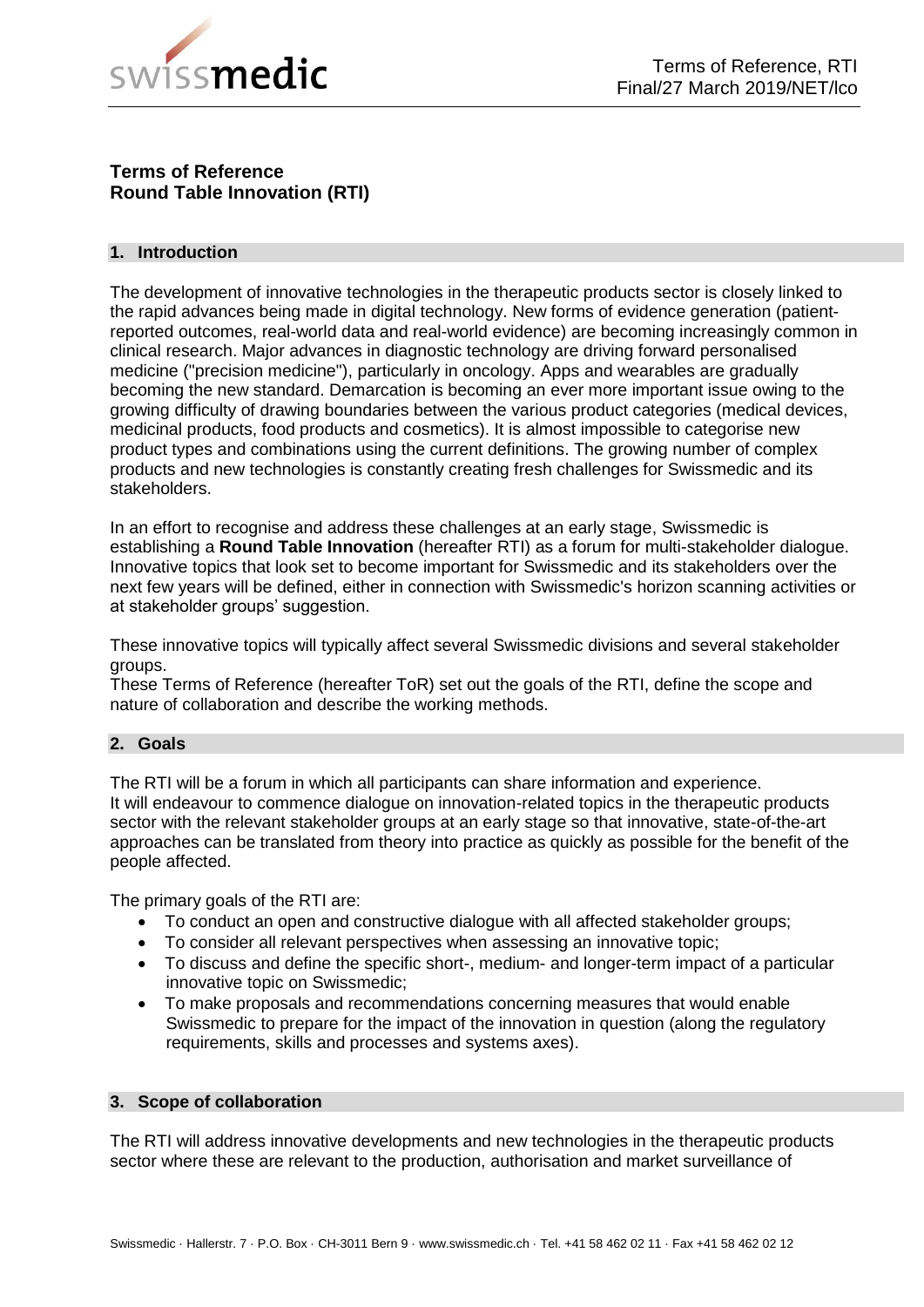therapeutic products. By doing so it will deal with innovation-related topics that affect medicinal products and medical devices.

The RTI will not provide scientific advice, nor will it address product-specific issues.

The horizon scanning process has given Swissmedic a resource capable of recognising and addressing new and innovative developments and trends at an early stage. Swissmedic will use it as a basis for preparing and defining issues to be addressed by the RTI.

Stakeholders will also be welcome to propose topics for discussion. Such proposals can be submitted to Networking [\(networking@swissmedic.ch\)](mailto:networking@swissmedic.ch) accompanied by the following information:

- **•** Description of the topic or innovation and background information on it
- **Explanation of why the issue is relevant**
- Outline of the questions to be discussed

Networking will review the proposal and respond to it within two (2) weeks. Networking will maintain a list of potential topics that will be prioritised by topicality and importance.

### **4. Form and nature of collaboration**

#### *What form will the RTI take?*

The RTI will take the form of a meeting and will be organised and run by Communication and Networking at Swissmedic. Meetings will generally take place at Swissmedic's premises at Hallerstrasse 7 in Bern.

There will normally be only one IRT per innovation issue. However, an additional IRT can be held after a certain period of time if the dynamic nature of a particular issue makes further discussion necessary.

#### *How often will the RTI take place?*

The RTI will generally take place two to three times a year and last half a day. Meetings can be extended to a full day if necessary.

## *How will the RTI be constituted?*

The RTI will not have fixed members and its composition will therefore change. In principle, participants can be drawn from any stakeholder group (see stakeholder map in Annex 1). In accordance with Swissmedic's stakeholder engagement principles, collaboration will involve associations, organisations and/or formalised groupings, but not companies or individuals.

#### *How will participants be selected?*

Participation will be by invitation of Swissmedic. Each association or organisation that receives an invitation will be able to nominate a maximum of two representatives. The speakers who will give input presentations will be invited additionally/separately.

When selecting associations and organisations to invite, Swissmedic will be guided primarily by the principle of equal treatment for all stakeholder groups and aim to ensure that the composition of the RTI is as balanced as possible. Furthermore, when making its selection, Swissmedic will take account of the extent to which the issue to be discussed affects particular associations or organisations and the competencies or expertise that these organisations have in this area. To ensure that the RTI functions effectively, participant numbers will be restricted to a maximum of 25 per round table.

#### *What kind of structure could an RTI meeting follow?*

As a rule, the issue to be discussed will be introduced in one or two concise input presentations, which should also take account of any divergence in the viewpoints of individual stakeholder groups. The input presentation will include regulatory questions and what is expected of Swissmedic in terms of support for the innovative development or approach in question.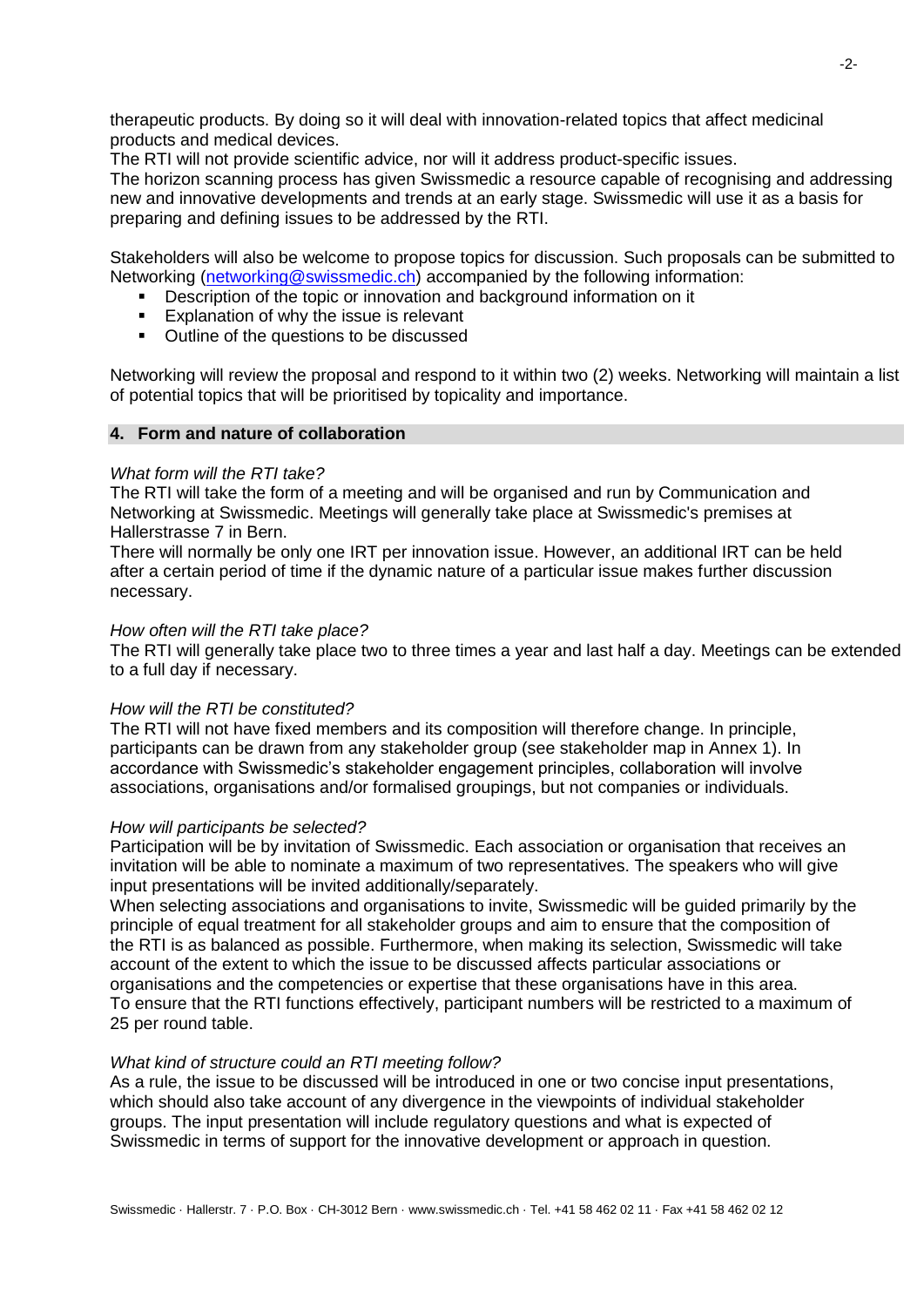There will then be a facilitated discussion on the issue to which all participants can contribute equally (main part of the RTI). Outcomes and possible next steps will be summarised at the end of the RTI. An agenda template is attached as Annex 2.

#### **5. Principles of collaboration**

In line with its established values of

- integrity,
- quality,
- transparency,
- commitment and
- respect

Swissmedic's stakeholder engagement will be a dialogue among equals. Collaboration will be based on mutual respect and appreciation of the other party's position and will thus build up a relationship of trust.

#### **6. Organisation of the RTI**

## a. Chairing the RTI

Swissmedic will chair and facilitate the RTI.

- b. Meeting organisation and reporting
	- The two or three meetings will generally be spread evenly throughout the year, and dates will take account of the summer holiday period in July and August.
	- Doodle polls will be held to organise the actual dates with affected or interested stakeholder groups.
	- Meetings will normally be held in German and/or French. If there are good reasons for doing so, meetings may also take place in English if non-Swiss guests are attending. Meeting summaries and other working documents will be written in German and French. Italian and/or English translations can be organised if needed.
	- Swissmedic will send the agenda to all participants no later than two (2) weeks before the meeting date.
	- Swissmedic will produce minutes of each meeting. These minutes will summarise the key discussion points and outcomes of the RTI without recording any participant's actual statements and opinions. Draft copies of the minutes will be sent to participants for comment no later than three (3) weeks after the meeting. The minutes will be published on Swissmedic's website once the period for submitting comments – generally no more than two weeks – has ended.
- c. Avoiding conflicts of interest

All participants represent the interests of the association or organisation that has nominated them.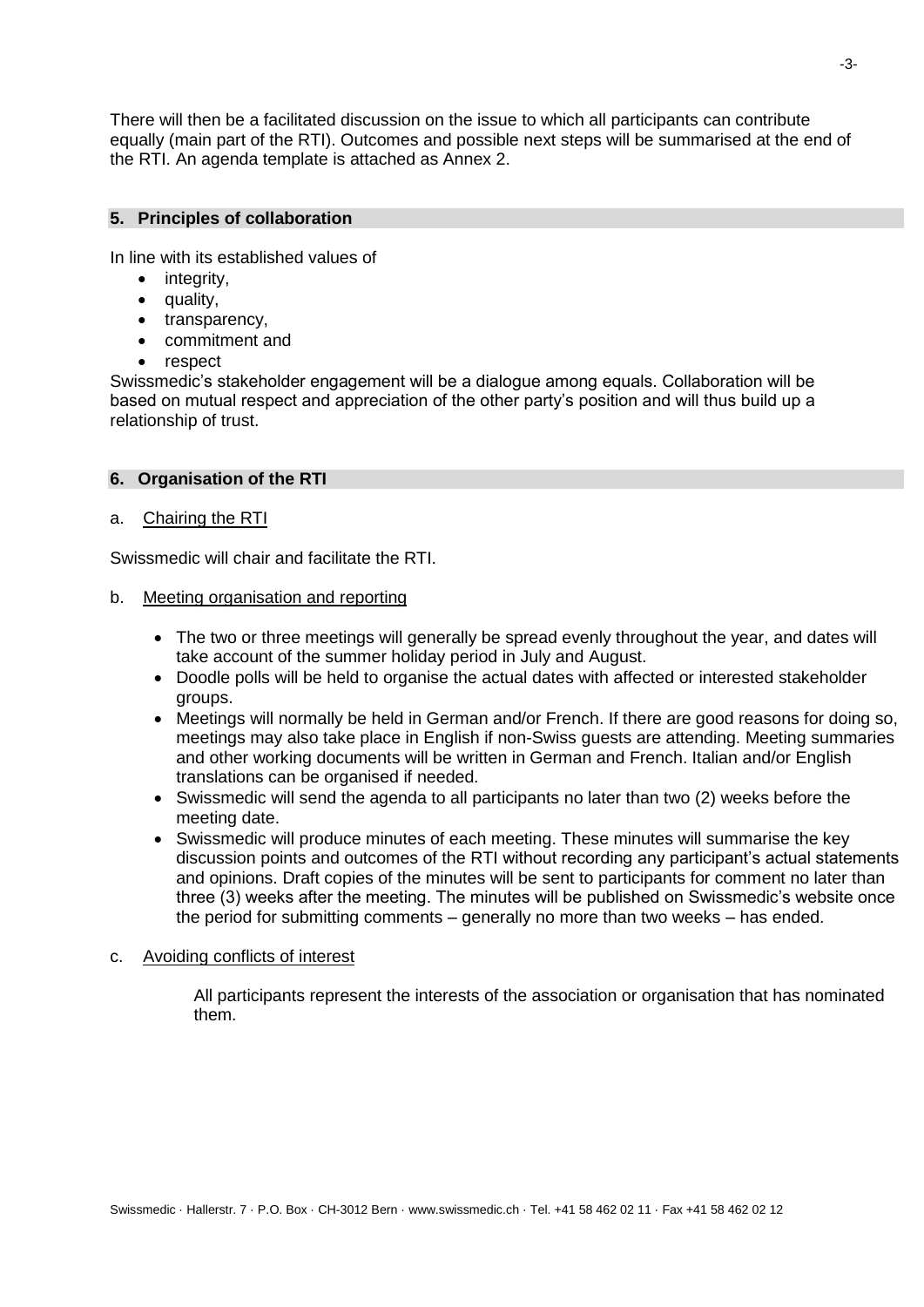### 7. **Annex 1**